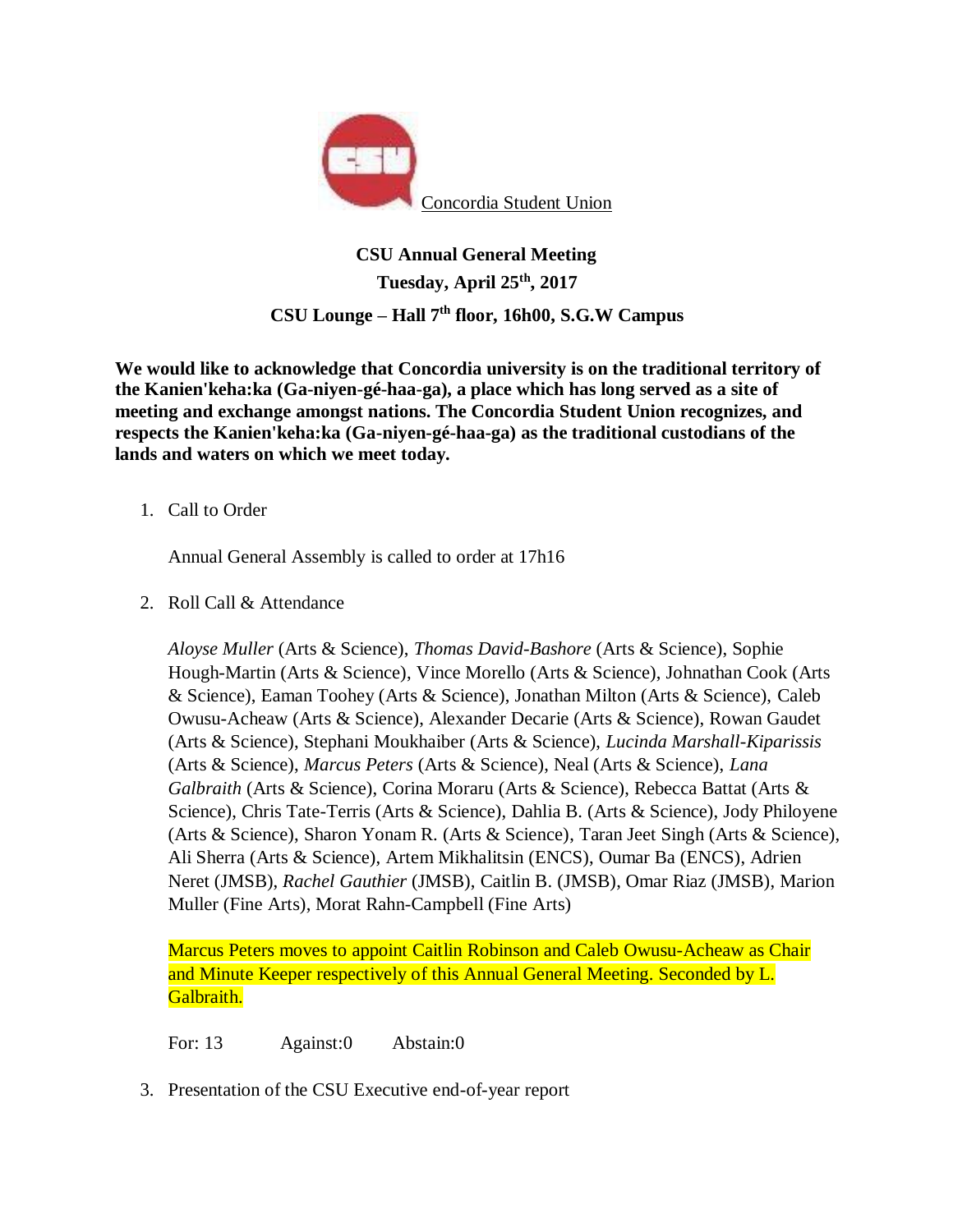M. Peters reads the 2016-2017 CSU Executive End-of-Year Report. Peters comments on the CSU events in saying that there were two orientation week-long events for the year, one that occurred in the Fall semester and the other during Winter semester. Honest efforts were made in generating awareness about this year's CSU Fossil Fuels Divestment imitative and the successful campaign efforts in pressuring the school against tuition hikes for internationals students. There were policy improvements and decisions included changes to promote a non-hierarchical structure, support for international migrants and taking a stand for international students in designating the University as a sanctuary campus.

Adrian N. asks about the main highlights of this year as compared from last year. M. Peters answers with the following achievements as highlights: the CSU Housing Project, the Divestment Campaign, the BIPOC Committee, the extensive call-out for a new Health and Dental Plan for undergrad students, advocating for international students and their protection on campus.

L. Marshall-Kiparissis mentions that this year's Executive continued the work of the previous year's executive. Marshall-Kiparissis cites that the Executives attempted to streamline as well as consolidate efforts in implementing projects already in motion.

4. Presentation of the Chief Electoral Officer's Report for the 2017 General Elections

Stephani Moukhaiber, the CSU's Chief Electoral Officer cites the highlights of this year's General Elections as follows:

Voter turnout was fairly low because of a high number of candidate disqualification, the CEO as well as the DEOs had a hard time in verifying student signatures from nomination forms due to the lack of access to student IDs from the University's Dean of Students, the election debate was held at SGW campus rather than at the Loyola campus in a fair attempt to gather more of an attendance, JMSB voter participation was significantly remarkable due of the high number of candidates from that faculty, most of the election contestations were put against the Embrace ConU slate as well as the candidacy of an now-elected Senator. Recommendations will be brought forward by the CSU's Judicial Board.

As for the CEO's recommendations, a training guide should be manufactured for the future to enshrine a mandate as well as a set a procedures and actions in the event of contestations and issues.

Artem M. questions on the correlation of candidate disqualification to low voter turnout. Moukhaiber replies in saying that the former contributed in low student engagement. The argument brought forth is the loss of the disqualified candidates' social circles to generate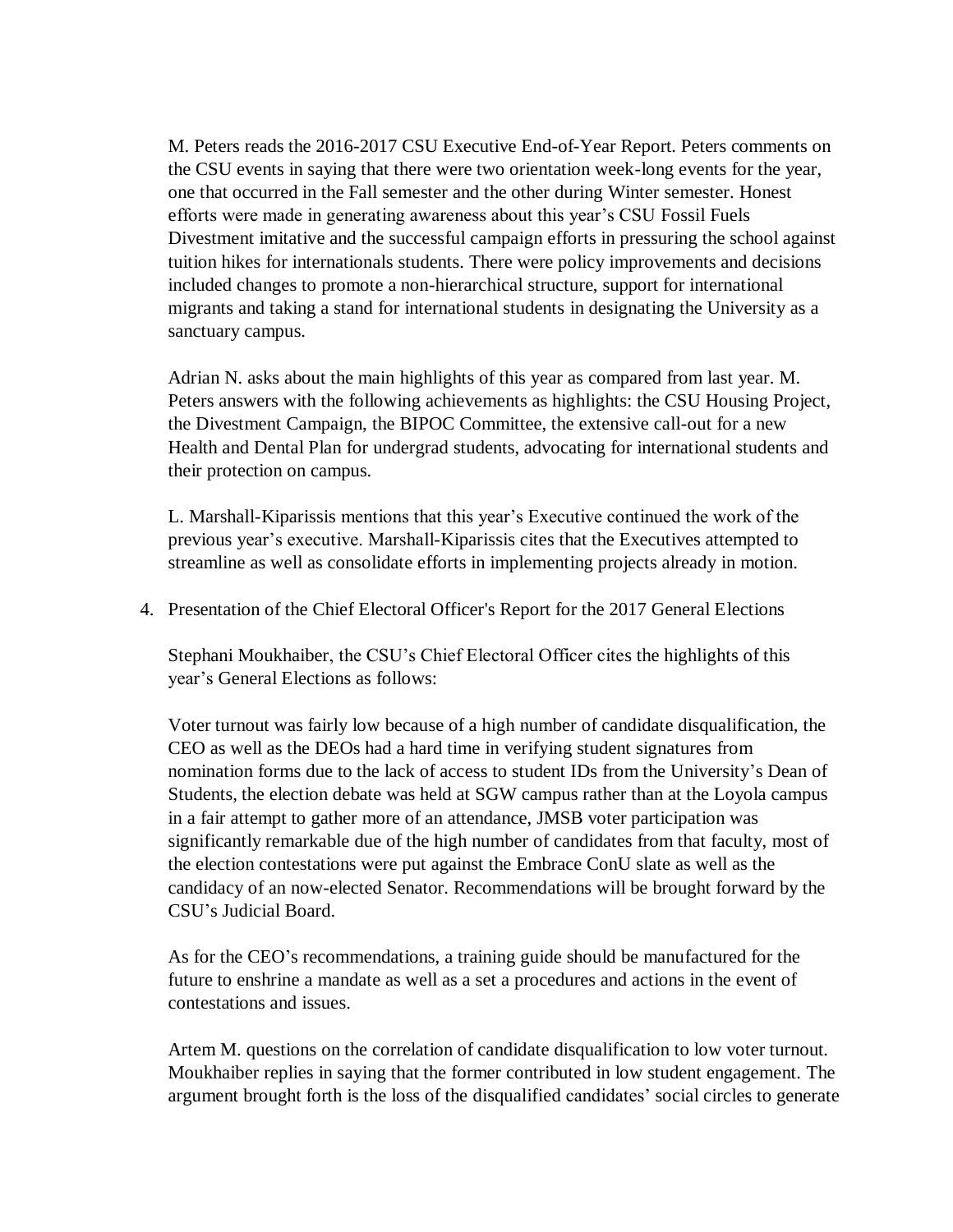more awareness about these elections. In their report, Stephanie recommends on the part of CSU to confirm confidentiality from the Dean of Students to obtain the Student ID database.

The CEO cites that the lack of administrative and logistical assistance as a source of marketing hindrance in generating of a voter turnout. The CEO states that they hired

Marion questions the Provisional Voting that had occurred in the VA Lobby. The CEO replies in stating that laptops were not provided in time in verifying the identity of students. Moukhaiber mentions about a dozen students had casted a ballot during that time.

Marion, in reply, raises concerns about the lack of advertising space available in the VA and EV buildings. The CEO states that the Faculty of Fine Arts did not want their advertising boards to be tagged with CSU election material. However, candidates were allowed to advertise their content as long as they got their posters stamped by the CSU. As for the EV building, advertising space was only available a day late due to an event being held at the time.

S. Hough found concern with the gender distribution of the election debate speakers and audience questions. Hough felt that speakers other than the masculine individuals had less chances to voice their questions. Moukhaiber replies that individual attendance was out of their control in terms of first come first serve. The CEO cited that there simply wasn't enough time to monitor the speakers list of audience members. Hough provides some insight in terms of recommendation in alternating speakers to promote gender parity.

Moukhaiber, in reply to O. Riaz, states that they cannot comment about the potential recommendations that the Judicial Board might bring as a result of these elections. All that the CEO can say is that certain issues were made aware to the Board itself for their recommendations.

L. Galbraith wonders if there are any recommendations to counteract that the online bullying that occurred with these elections. Moukhaiber's reply is that it is hard to control the online behavior of candidates and their respective friends. In recognizing that, the CEO made it clear that Facebook would be the only platform allowed for the campaign.

Moukhaiber, in reply to question posed by Adrian, stated the lack of available advertising space at the beginning was mostly due to miscommunication with the JMSB facilities.

O. Riaz states that it was hard to campaign first until his slate, Embrace ConU, had been completely verified by the CEO as acceptable candidates for the 2017 elections.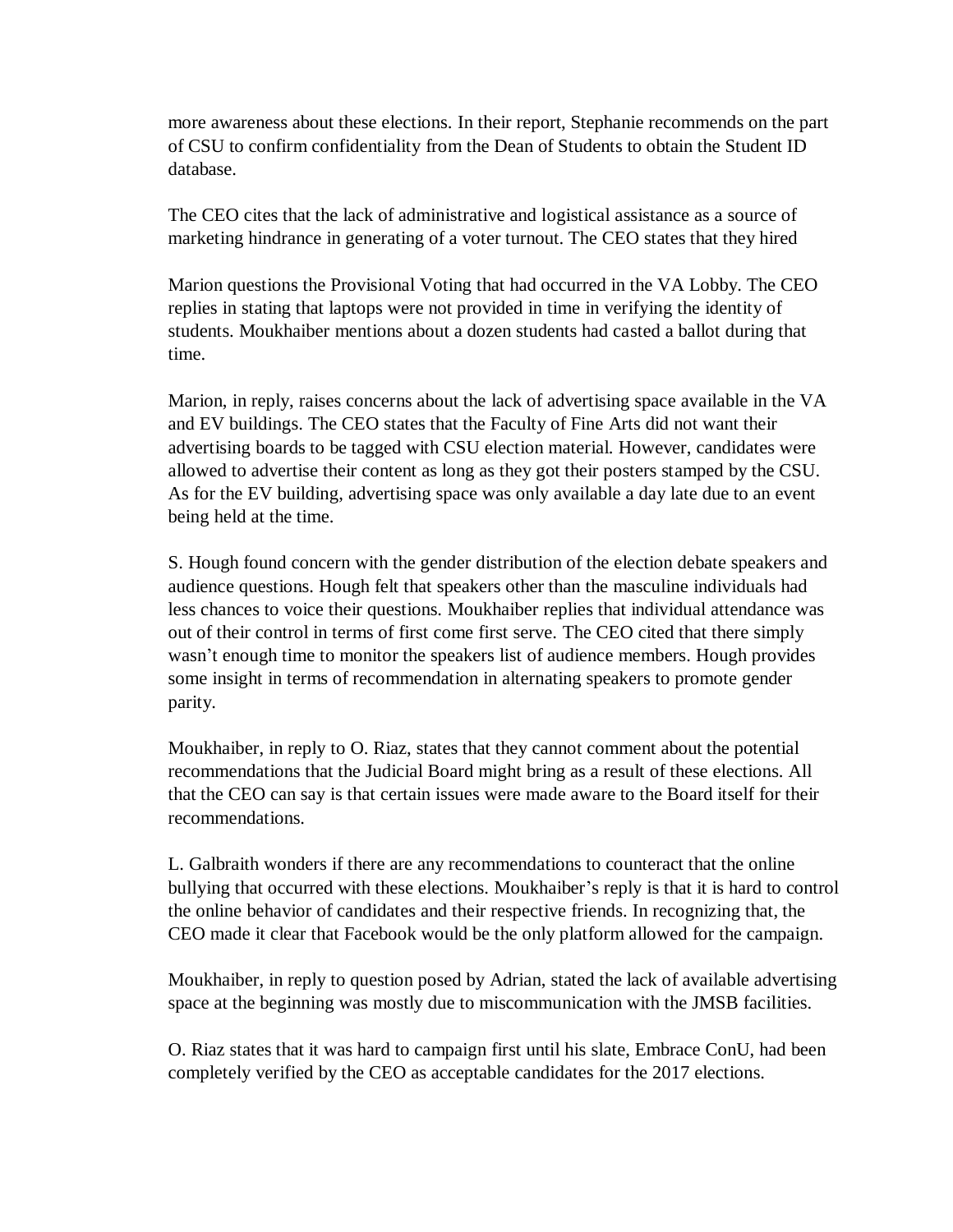L. Galbraith ponders of the CEO's thoughts are about online campaigning and social media outreach. Moukhaiber, in remarking on their limited experience with student elections, stated that they heavily relied on previous CEO work to provide judgement and discretion. L. Galbraith, as a suggestion, asks on the CEO to inquire with the Judicial Board about allegation of bribery in exchange for votes as being a violation of the Standing Regulations.

L. Marshall-Kiparissis thanks Moukhaiber for their commitment in being the CEO in knowing of the limited training they received at the last minute.

| L. Galbraith moves to suspend Robert Rules of Order. Seconded by Marion.          |           |           |
|-----------------------------------------------------------------------------------|-----------|-----------|
| For:9                                                                             | Against:0 | Abstain:0 |
| T. David-Bashore moves to add "Current year Financial Presentation" point before  |           |           |
| "Presentation of the CSU's audited financial statements". Seconded by S. Hough    |           |           |
| For:8                                                                             | Against:0 | Abstain:1 |
| L. Galbraith moves to return back into Robert Rules of Order. Seconded by Adrian. |           |           |
| For: $10$                                                                         | Against:0 | Abstain:1 |

5. Current year of Financial Presentations

T. David-Bashore, as the CSU Finance Coordinator, cites the lack of persistence of the university administration in delivering all of the CSU's revenue funds from student fees as an explanation of the discrepancy with the association's revenues. CSU IT infrastructure is lacking, therefore Council approved funds for improving it, lowering costs in the long-run. In terms of the financial and legal Fees, they have been concentrated on the recently acquired Health & Dental Plan and negotiation of the union collective agreement. At the same time, some legal bills have not arrived yet to the CSU. For the association's banking fees, most of them not kicked in yet, but they are likely to occur nearing the end of the mandate. In looking over their expenses, David-Bashore states that Clubs file will produce in a surplus.

Adrian wonders as to what the line 5980 "Reggies Activity Expense" is. R. Gauthier replies in saying that since the location of Reggies is a student space, the student nar pays a form of rent to the CSU in order for the association to get a tax break in which the money gets returned back to the bar.

Pertaining to Budget line 4080, David-Bashore states that an agreement was made between Advocacy Services and Graduate Students Association in order to establish a position for graduate students at the university.

R. Gaudet desires for an explanation of the impacts of the fee-levy reallocation per the referendum result. David-Bashore replies that due to new initiatives, the reallocation is a